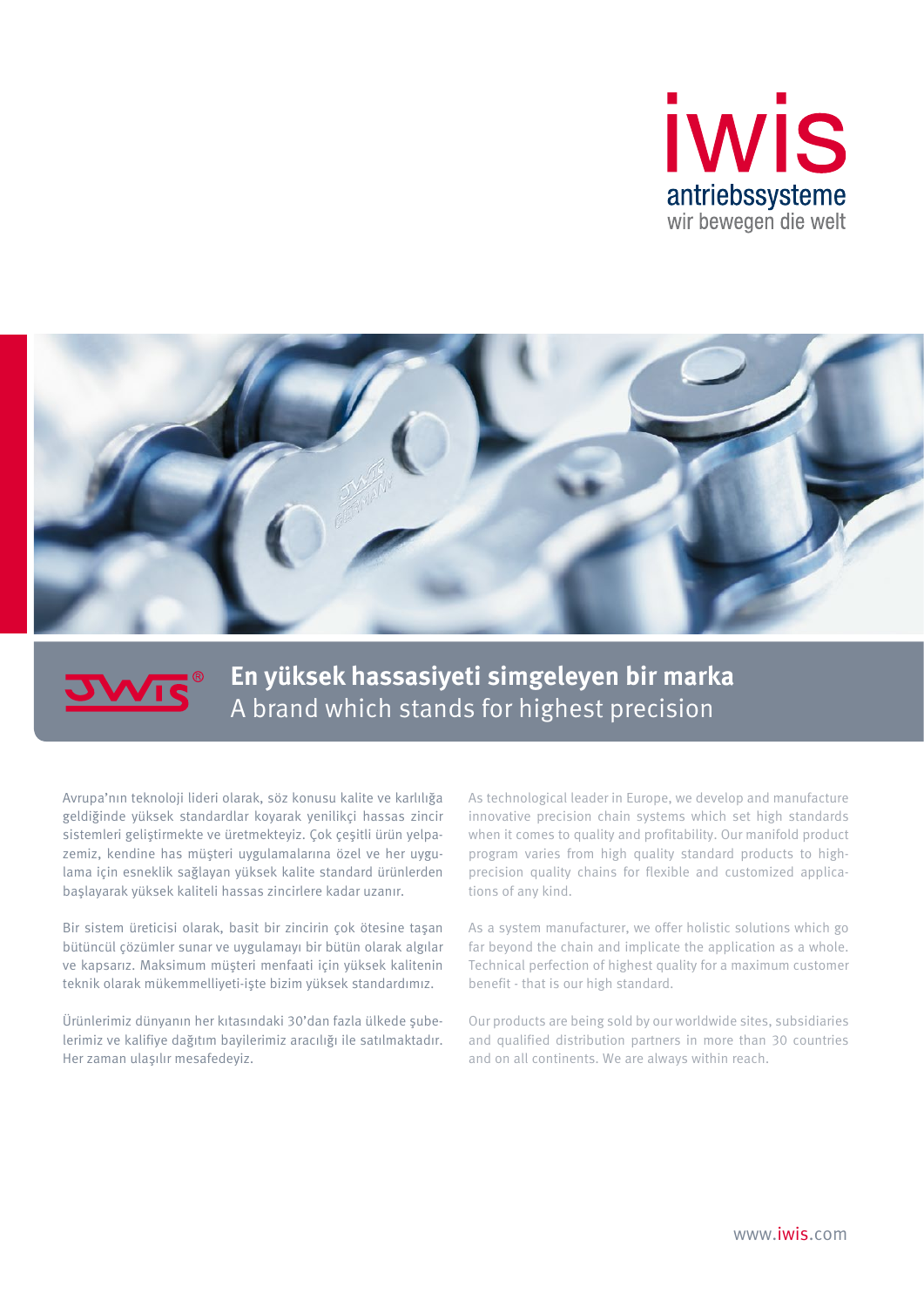



**Ürün yelpazesi** Product range



- DIN 8187 standardına göre 04B'den başlayıp 32B'ye kadar uzanan tek sıra, çift sıra ve üç sıra versiyonlarında standard makaralı zincirlerle birlikte iwis'in kendi standardlarındaki modelleri
- DIN 8181 standardına göre 208B'den 216B'ye kadar uzanan çift hatveli zincirler
- DIN 8188 (Amerikan) standardına göre 08A'dan 16A'ya kadar standard makaralı zincirler
- Taşıyıcı zincirler
- MEGAlife zincirler
- CR (oksitlenme dirençli) zincirler
- Tahrikli ve avare konveyör zincirleri
- Hassas zincir tahrikleri için nanochain<sup>®</sup>
- Nakil zincirleri
- Kavrama zincirleri
- Yana yaslanan zincirler
- Tüp ve teneke kutu (pimli fırın) nakil zincirleri
- Yaprak zincirler
- Palet nakil zincirleri
- Plakalı zincirler
- Avadanlıklar
- Otomatik gerdirmeler



- Kağıt imalatı ve basım işleri
- Paketleme ve gıda sanayii
- Konveyör teknolojisi
- Tüp ve teneke kutu sanayiii
- Genel mühendislik sistemleri
- Tekstil sanayii
- Standard roller chains according to DIN 8187 from 04B up to 32B in simplex, duplex and triplex versions as well as our iwis standard
- Double-pitch chains according to DIN 8181 from 208B up to 216B
- Standard roller chains according to DIN 8188 (American standard) from 08A up to 16A
- Conveyor chains
- MEGAlife chains
- CR chains
- Power and free conveyor chains
- nanochain<sup>®</sup> for precision chain drives
- Transfer chains
- Grip chains
- Side bow chains
- Tube and can (pin oven) transport chains
- Leaf chains
- Pallet transporting chains
- Plate chains
- Tools
- Automatic Tensioners

- Paper manufacturing and printing machines
- Packaging and food industry
- Conveyor technology
- Tube and can industry
- General engineering systems
- Textile industry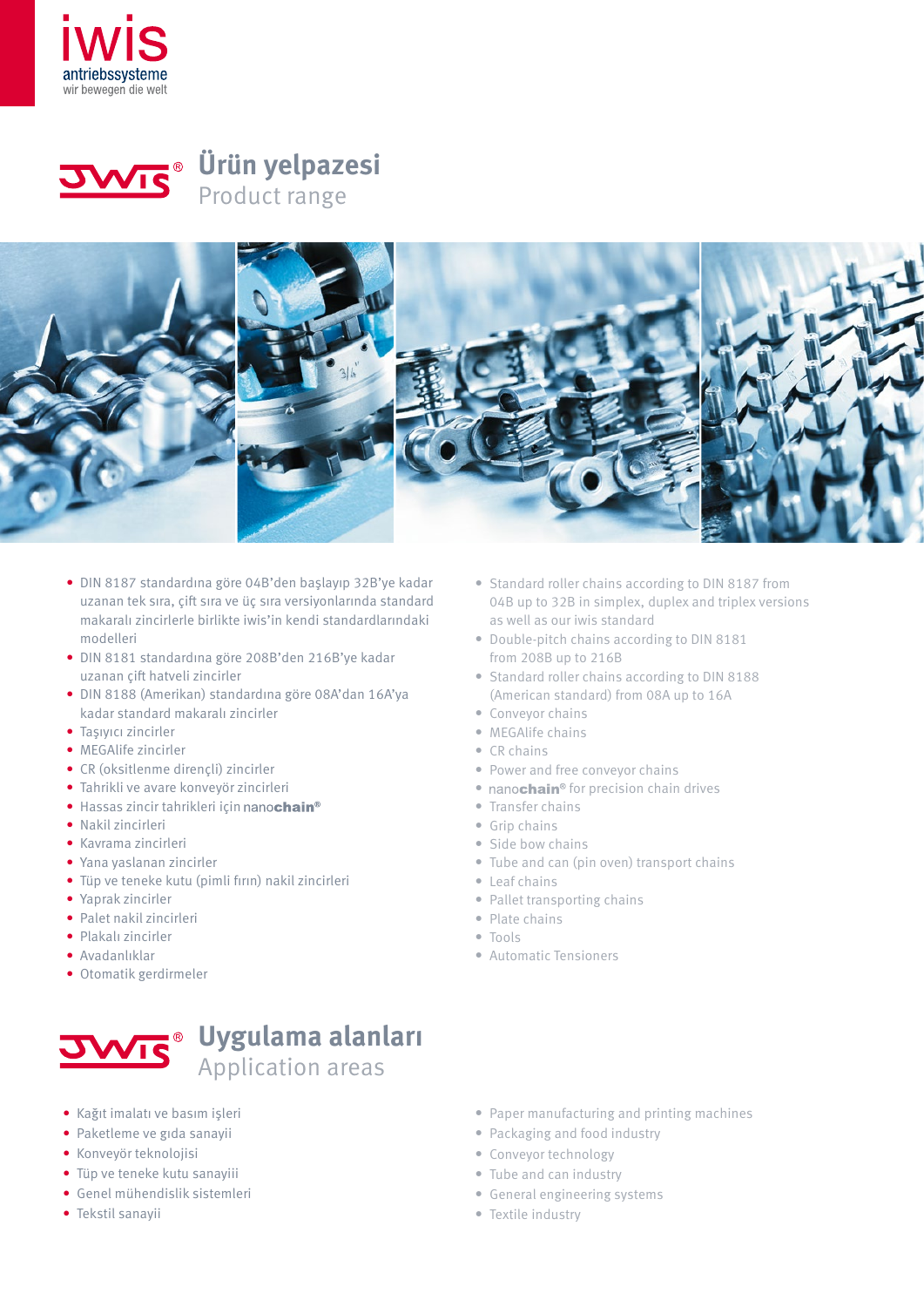

## **Mükemmel mühendislik ortağınız**

Your perfect engineering partner



iwis Avrupa'daki en geniş zincir AR-GE bölümüne sahip olup, 60'dan fazla mühendisini sadece zincir ve zincir tahrik sistemleri için tahsis etmiştir. Yenilik yaratan, müşteriye özel çözümlerin temel gelişimleri ana odak noktası olmakla birlikte aynı zamanda yıpranma ve yorgunluk sınırlarının denemeleri, yapısal düzenleme tasarım ve hizmetleri ile hesaplamalarını da temin eder.

iwis has the largest chain R & D department in Europe, having more than 60 development engineers solely engaged for the engineering of chain drive systems. Besides basic development and designing innovative customer solutions, the main focus of iwis R&D division ranges from calculations, design and testing to wear elongation and fatigue strength analysis.

- Gürültü emisyonu analizi ve sarsıntı mühendisliği özel bilgi ve deneyimi
- Mikroskopi, metal yapıbilim, kimyasal bileşim ve mekanik niteliklerin tanımı ve özel analitik yöntemleri içeren diğer laboratuar tesislerimiz
- Zincir yükü, burulma titreşimi ve sürtünme kayıpları açısından zincir tahrik sistemlerinin dinamik simulasyonu/ analizi
- Special knowledge of noise emission analysis and vibration engineering
- Our laboratory has the capabilities to carry out many different testing possibilities including microscopy, metallography, evaluation of mechanical properties, chemical composition and qualified analysis of data
- Dynamic simulation/analysis of chain drive systems with regard to chain load, torsional vibrations and friction losses
- Münferit zincir tahrik parçalarının FEM analizi-statik ve dinamik stres ve dayanım araştırmaları
- Kendi teçhizatlarımız ile iwis ya da müşterimizin test sonuçlarının değerlendirilmesi
- İklimlendirme sınaması laboratuvarında test ederek zincir tahriklerinin termal karakteristiğinin tanımlanması
- FEM analysis of individual chain drive parts – static and dynamic stress and strength investigations
- Evaluation of iwis and customer readings at test facilites for verification of simulation models
- Identification of thermal characterstics of chain drives while testing in the climate-testing laboratory.



Zincir kopma dayanımının ve 1000 kN'ye kadar esnemenin değerlendirilmesi Evaluation of chain breaking strength and elongation up to 1000 kN



Farklı test yöntemlerine göre dinamik yorgunluk dayanımı testleri için 15'den fazla pulser mevcuttur More than 15 pulser are avaibale for testing dynamic fatigue strength according to different testing methods



Zincir yıpranma uzaması davranışının test edilmesi 20'den fazla test platfromunda yapılır Testing of chain wear elongation behaviour on more than 20 testig rigs